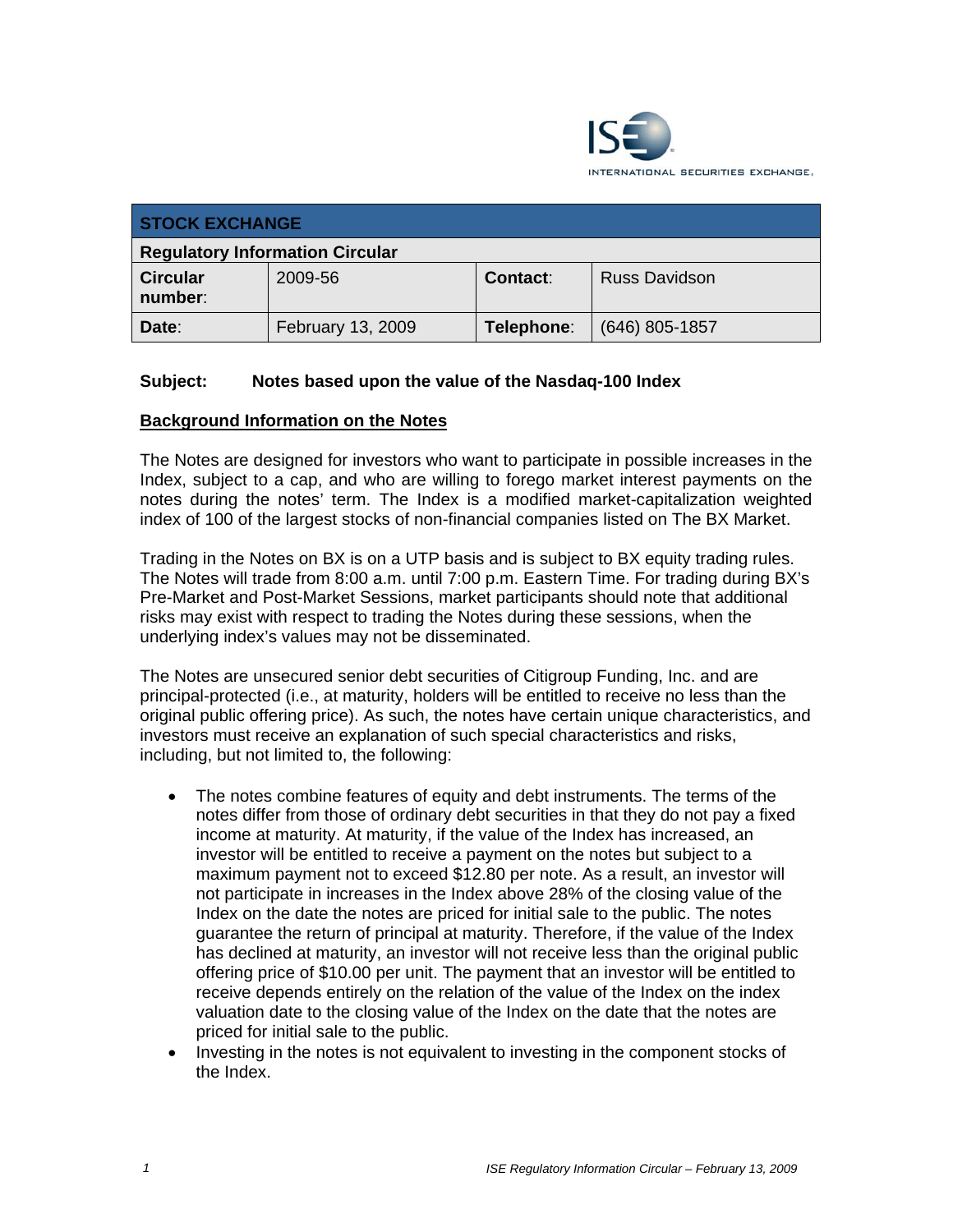- As an owner of the notes, an investor will not have any voting rights or rights to receive dividends or other distributions, or any other rights with respect to the stocks underlying the Index.
- The notes will not pay interest. Instead, investors may receive a payment on the notes at maturity and are guaranteed the return of principal.
- Payments due on the notes are unconditionally guaranteed by Citigroup Inc. The notes will rank equally with all other unsecured and unsubordinated debt of Citigroup Funding, and the guarantee of any payments due under the notes will rank equally with all other unsecured and unsubordinated debt of Citigroup Inc.

# **Other Important Information**

There can be no assurances as to how the notes will trade in the secondary market or whether such market will be liquid. Securities with characteristics similar to the notes are unique securities, and there is currently no secondary market for the notes. The market value for the notes will be affected by a number of factors including, but not limited to:

- The value of the Index.
- The volatility of the Index.
- Interest and dividend yield rates in the market.
- The dividend rate on the stocks underlying the Index.
- Events that affect the stocks underlying the Index or stock markets generally that may affect the value of the Index.
- The time remaining until the notes mature.
- Citigroup Funding Inc. and Citigroup Inc.'s creditworthiness.

Continued listing of the notes will be subject to continued compliance with the requirements of NASD Rule 4450(c).

Equity Electronic Access Members ("Equity EAMs") should be mindful of their obligations under NASD Rule 2310 (a) and (b) and the NASD Notice to Members 03-71, which applies to members recommending/selling the Notes to public customers. The NASD Notice specifically reminds members of their obligations to: (1) conduct adequate due diligence to understand the features of the product; (2) perform a reasonable-basis suitability analysis; (3) perform customer-specific suitability analysis in connection with any recommended transactions; (4) provide a balanced disclosure of both the risks and rewards associated with the particular product, especially when selling to retail investors; (5) implement appropriate internal controls; and (6) train registered persons regarding the features, risk and suitability of these products. Members are also reminded of the requirement under the Securities Act of 1933 that members and member firms deliver a prospectus to investors purchasing the Notes in the initial distribution prior to or concurrently with the confirmation of a transaction.

# **Exchange Rules Applicable to Trading in the Notes**

The Notes are considered equity securities, thus rendering trading in the Notes subject to the Exchange's existing rules governing the trading of equity securities.

# **Trading Hours**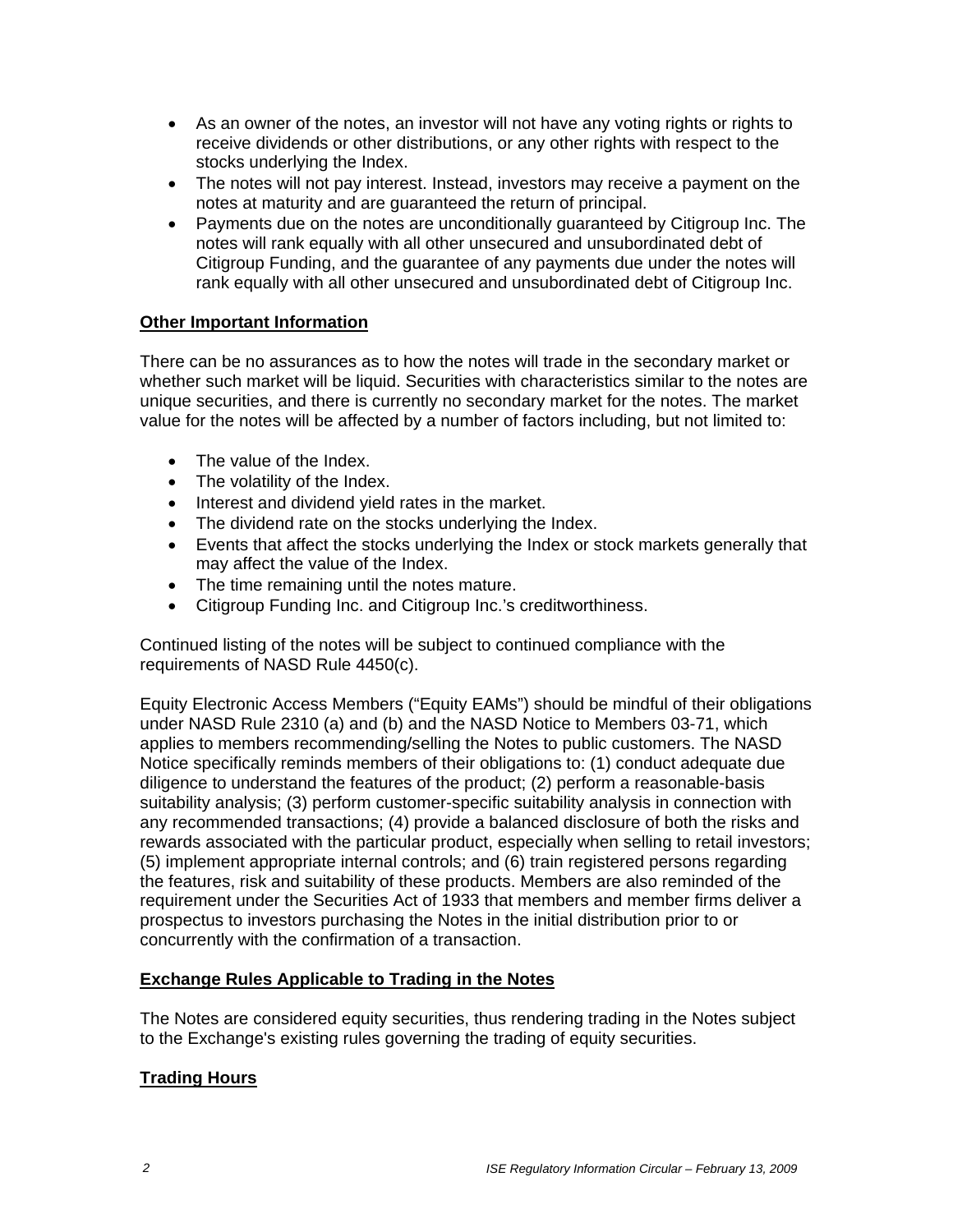Trading in the Notes on ISE is on a UTP basis and is subject to ISE equity trading rules. The Notes will trade from 8:00 a.m. until 8:00 p.m. Eastern Time. Equity EAMs trading the Notes during the Extended Market Sessions are exposed to the risk of the lack of the calculation or dissemination of underlying index value or intraday indicative value ("IIV"). For certain derivative securities products, an updated underlying index value or IIV may not be calculated or publicly disseminated in the Extended Market hours. Since the underlying index value and IIV are not calculated or widely disseminated during Extended Market hours, an investor who is unable to calculate implied values for certain derivative securities products during Extended Market hours may be at a disadvantage to market professionals.

# **Trading Halts**

ISE will halt trading in the Shares of a Trust in accordance with ISE Rule 2101(a)(2)(iii). The grounds for a halt under this Rule include a halt by the primary market because it stops trading the Shares and/or a halt because dissemination of the IIV or applicable currency spot price has ceased, or a halt for other regulatory reasons. In addition, ISE will stop trading the Shares of a Trust if the primary market de-lists the Shares.

### **Delivery of a Prospectus**

Pursuant to federal securities laws, investors purchasing Shares must receive a prospectus prior to or concurrently with the confirmation of a transaction. Investors purchasing Shares directly from the Fund (by delivery of the Deposit Amount) must also receive a prospectus.

Prospectuses may be obtained through the Distributor or on the Fund's website. The Prospectus does not contain all of the information set forth in the registration statement (including the exhibits to the registration statement), parts of which have been omitted in accordance with the rules and regulations of the SEC. For further information about the Fund, please refer to the Trust's registration statement.

**This Regulatory Information Circular is not a statutory Prospectus. Equity EAMs should consult the Trust's Registration Statement, SAI, Prospectus and the Fund's website for relevant information.**